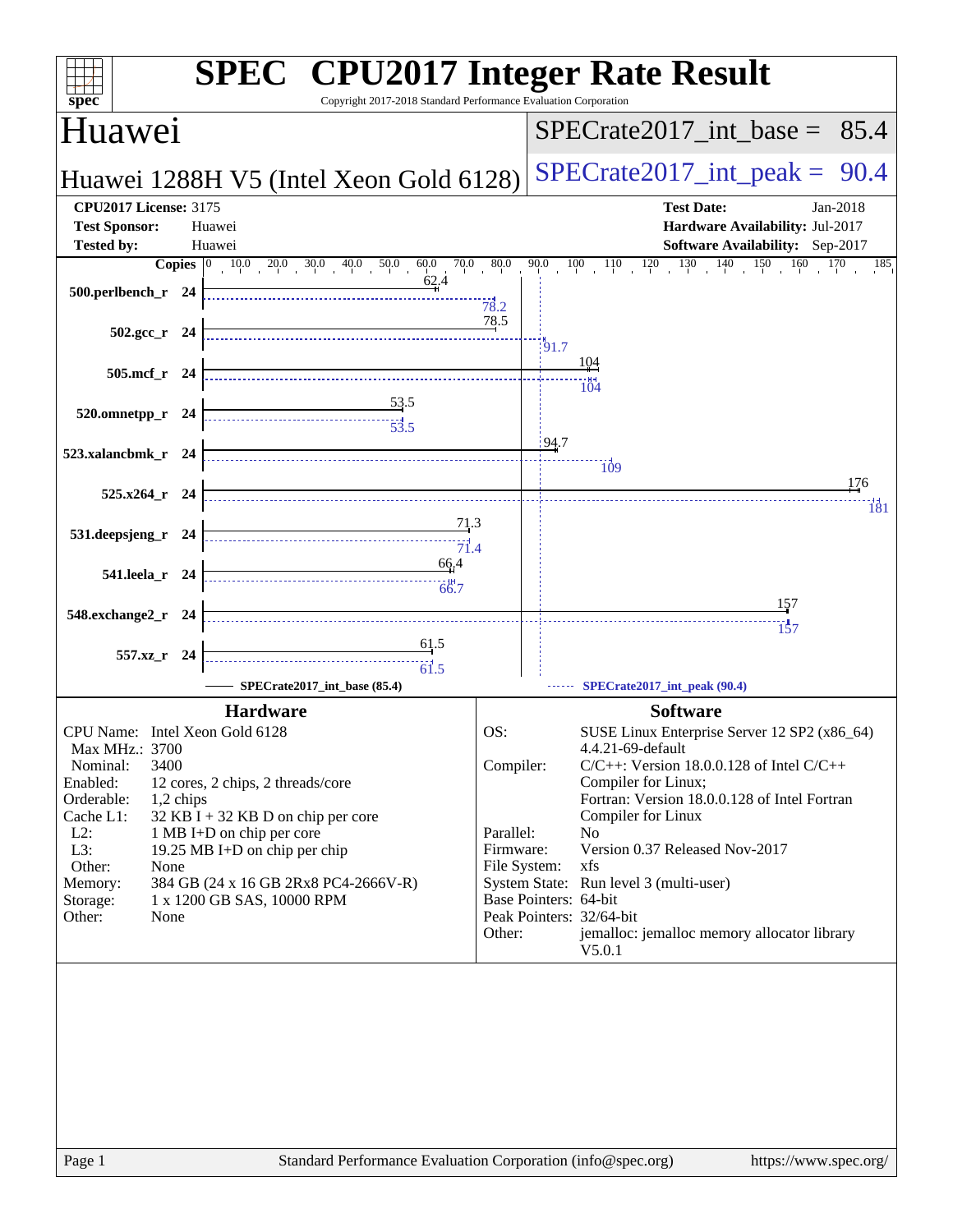

Copyright 2017-2018 Standard Performance Evaluation Corporation

#### Huawei

#### [SPECrate2017\\_int\\_base =](http://www.spec.org/auto/cpu2017/Docs/result-fields.html#SPECrate2017intbase) 85.4

Huawei 1288H V5 (Intel Xeon Gold 6128) SPECrate  $2017$ \_int\_peak = 90.4

**[CPU2017 License:](http://www.spec.org/auto/cpu2017/Docs/result-fields.html#CPU2017License)** 3175 **[Test Date:](http://www.spec.org/auto/cpu2017/Docs/result-fields.html#TestDate)** Jan-2018 **[Test Sponsor:](http://www.spec.org/auto/cpu2017/Docs/result-fields.html#TestSponsor)** Huawei **[Hardware Availability:](http://www.spec.org/auto/cpu2017/Docs/result-fields.html#HardwareAvailability)** Jul-2017 **[Tested by:](http://www.spec.org/auto/cpu2017/Docs/result-fields.html#Testedby)** Huawei **[Software Availability:](http://www.spec.org/auto/cpu2017/Docs/result-fields.html#SoftwareAvailability)** Sep-2017

#### **[Results Table](http://www.spec.org/auto/cpu2017/Docs/result-fields.html#ResultsTable)**

|                               | <b>Base</b>   |                |              |                | <b>Peak</b>  |                |              |               |                |              |                |              |                |              |
|-------------------------------|---------------|----------------|--------------|----------------|--------------|----------------|--------------|---------------|----------------|--------------|----------------|--------------|----------------|--------------|
| <b>Benchmark</b>              | <b>Copies</b> | <b>Seconds</b> | <b>Ratio</b> | <b>Seconds</b> | <b>Ratio</b> | <b>Seconds</b> | <b>Ratio</b> | <b>Copies</b> | <b>Seconds</b> | <b>Ratio</b> | <b>Seconds</b> | <b>Ratio</b> | <b>Seconds</b> | <b>Ratio</b> |
| $500.$ perlbench_r            | 24            | 612            | 62.4         | 615            | 62.1         | 606            | 63.1         | 24            | 488            | 78.3         | 490            | 78.0         | 489            | 78.2         |
| $502.\text{gcc}$ <sub>r</sub> | 24            | 434            | 78.4         | 433            | 78.5         | 433            | 78.5         | 24            | 370            | 91.8         | 372            | 91.3         | 371            | 91.7         |
| $505$ .mcf r                  | 24            | 366            | 106          | 376            | 103          | 374            | <b>104</b>   | 24            | 368            | 105          | 373            | 104          | 375            | 103          |
| 520.omnetpp_r                 | 24            | 590            | 53.4         | 587            | 53.6         | 588            | 53.5         | 24            | 590            | 53.4         | 588            | 53.6         | 588            | 53.5         |
| 523.xalancbmk r               | 24            | 267            | 95.1         | 268            | 94.7         | 269            | 94.3         | 24            | 231            | <b>109</b>   | 232            | 109          | 231            | 110          |
| 525.x264 r                    | 24            | 242            | 173          | 239            | 176          | 239            | 176          | 24            | 234            | 180          | 232            | 181          | 232            | <u>181</u>   |
| 531.deepsjeng_r               | 24            | 385            | 71.4         | 386            | 71.3         | 386            | 71.3         | 24            | 385            | 71.4         | 386            | 71.3         | 385            | 71.4         |
| 541.leela r                   | 24            | 598            | 66.4         | 601            | 66.1         | 592            | 67.2         | 24            | 596            | 66.7         | 604            | 65.8         | 590            | 67.4         |
| 548.exchange2_r               | 24            | 401            | 157          | 401            | 157          | 402            | 156          | 24            | 401            | 157          | 401            | 157          | 400            | 157          |
| $557.xz$ r                    | 24            | 421            | 61.5         | 422            | 61.4         | 421            | 61.5         | 24            | 422            | 61.5         | 421            | 61.5         | 422            | 61.5         |
| $SPECrate2017$ int base =     |               |                | 85.4         |                |              |                |              |               |                |              |                |              |                |              |

**[SPECrate2017\\_int\\_peak =](http://www.spec.org/auto/cpu2017/Docs/result-fields.html#SPECrate2017intpeak) 90.4**

Results appear in the [order in which they were run.](http://www.spec.org/auto/cpu2017/Docs/result-fields.html#RunOrder) Bold underlined text [indicates a median measurement.](http://www.spec.org/auto/cpu2017/Docs/result-fields.html#Median)

#### **[Submit Notes](http://www.spec.org/auto/cpu2017/Docs/result-fields.html#SubmitNotes)**

 The numactl mechanism was used to bind copies to processors. The config file option 'submit' was used to generate numactl commands to bind each copy to a specific processor. For details, please see the config file.

#### **[Operating System Notes](http://www.spec.org/auto/cpu2017/Docs/result-fields.html#OperatingSystemNotes)**

Stack size set to unlimited using "ulimit -s unlimited"

#### **[General Notes](http://www.spec.org/auto/cpu2017/Docs/result-fields.html#GeneralNotes)**

Environment variables set by runcpu before the start of the run: LD\_LIBRARY\_PATH = "/spec2017/lib/ia32:/spec2017/lib/intel64:/spec2017/je5.0.1-32:/spec2017/je5.0.1-64"

 Binaries compiled on a system with 1x Intel Core i7-4790 CPU + 32GB RAM memory using Redhat Enterprise Linux 7.4 Transparent Huge Pages enabled by default Prior to runcpu invocation Filesystem page cache synced and cleared with: sync; echo 3> /proc/sys/vm/drop\_caches runcpu command invoked through numactl i.e.: numactl --interleave=all runcpu <etc>

 jemalloc: configured and built at default for 32bit (i686) and 64bit (x86\_64) targets; jemalloc: built with the RedHat Enterprise 7.4, and the system compiler gcc 4.8.5; jemalloc: sources available from jemalloc.net or

**(Continued on next page)**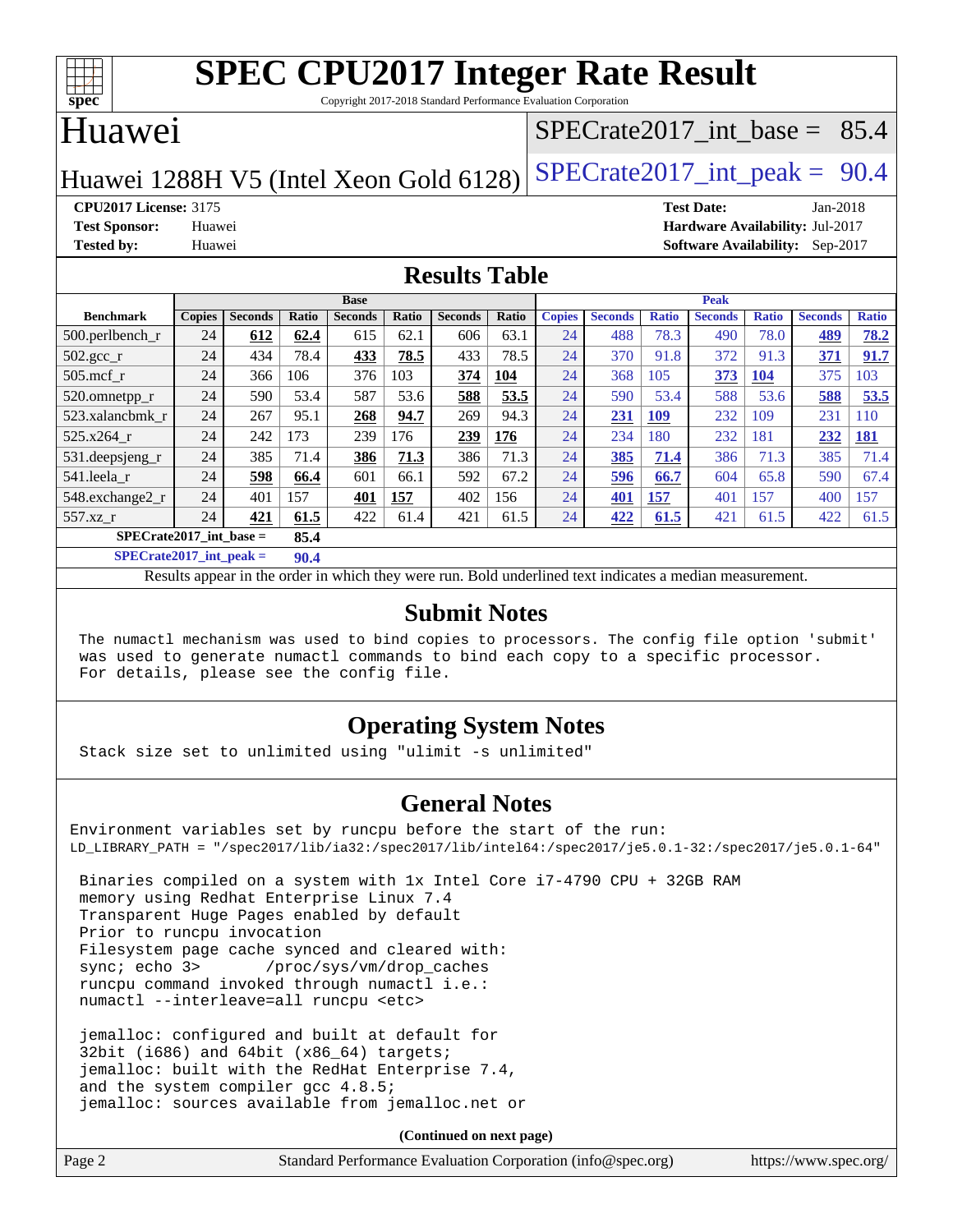

Copyright 2017-2018 Standard Performance Evaluation Corporation

#### Huawei

SPECrate2017 int\_base =  $85.4$ 

Huawei 1288H V5 (Intel Xeon Gold 6128) SPECrate  $2017$ \_int\_peak = 90.4

**[CPU2017 License:](http://www.spec.org/auto/cpu2017/Docs/result-fields.html#CPU2017License)** 3175 **[Test Date:](http://www.spec.org/auto/cpu2017/Docs/result-fields.html#TestDate)** Jan-2018

**[Test Sponsor:](http://www.spec.org/auto/cpu2017/Docs/result-fields.html#TestSponsor)** Huawei **[Hardware Availability:](http://www.spec.org/auto/cpu2017/Docs/result-fields.html#HardwareAvailability)** Jul-2017 **[Tested by:](http://www.spec.org/auto/cpu2017/Docs/result-fields.html#Testedby)** Huawei **[Software Availability:](http://www.spec.org/auto/cpu2017/Docs/result-fields.html#SoftwareAvailability)** Sep-2017

#### **[General Notes \(Continued\)](http://www.spec.org/auto/cpu2017/Docs/result-fields.html#GeneralNotes)**

<https://github.com/jemalloc/jemalloc/releases>

No: The test sponsor attests, as of date of publication, that CVE-2017-5754 (Meltdown) is mitigated in the system as tested and documented. No: The test sponsor attests, as of date of publication, that CVE-2017-5753 (Spectre variant 1) is mitigated in the system as tested and documented. No: The test sponsor attests, as of date of publication, that CVE-2017-5715 (Spectre variant 2) is mitigated in the system as tested and documented.

This benchmark result is intended to provide perspective on past performance using the historical hardware and/or software described on this result page.

The system as described on this result page was formerly generally available. At the time of this publication, it may not be shipping, and/or may not be supported, and/or may fail to meet other tests of General Availability described in the SPEC OSG Policy document, <http://www.spec.org/osg/policy.html>

This measured result may not be representative of the result that would be measured were this benchmark run with hardware and software available as of the publication date.

#### **[Platform Notes](http://www.spec.org/auto/cpu2017/Docs/result-fields.html#PlatformNotes)**

 BIOS configuration: Power Policy Set to Performance SNC Set to Enabled IMC Interleaving Set to 1-way Interleave XPT Prefetch Set to Enabled Sysinfo program /spec2017/bin/sysinfo Rev: r5797 of 2017-06-14 96c45e4568ad54c135fd618bcc091c0f running on linux-jujq Sat Jan 20 19:39:48 2018 SUT (System Under Test) info as seen by some common utilities. For more information on this section, see <https://www.spec.org/cpu2017/Docs/config.html#sysinfo> From /proc/cpuinfo model name : Intel(R) Xeon(R) Gold 6128 CPU @ 3.40GHz 2 "physical id"s (chips) 24 "processors" cores, siblings (Caution: counting these is hw and system dependent. The following excerpts from /proc/cpuinfo might not be reliable. Use with caution.) cpu cores : 6 siblings : 12 **(Continued on next page)**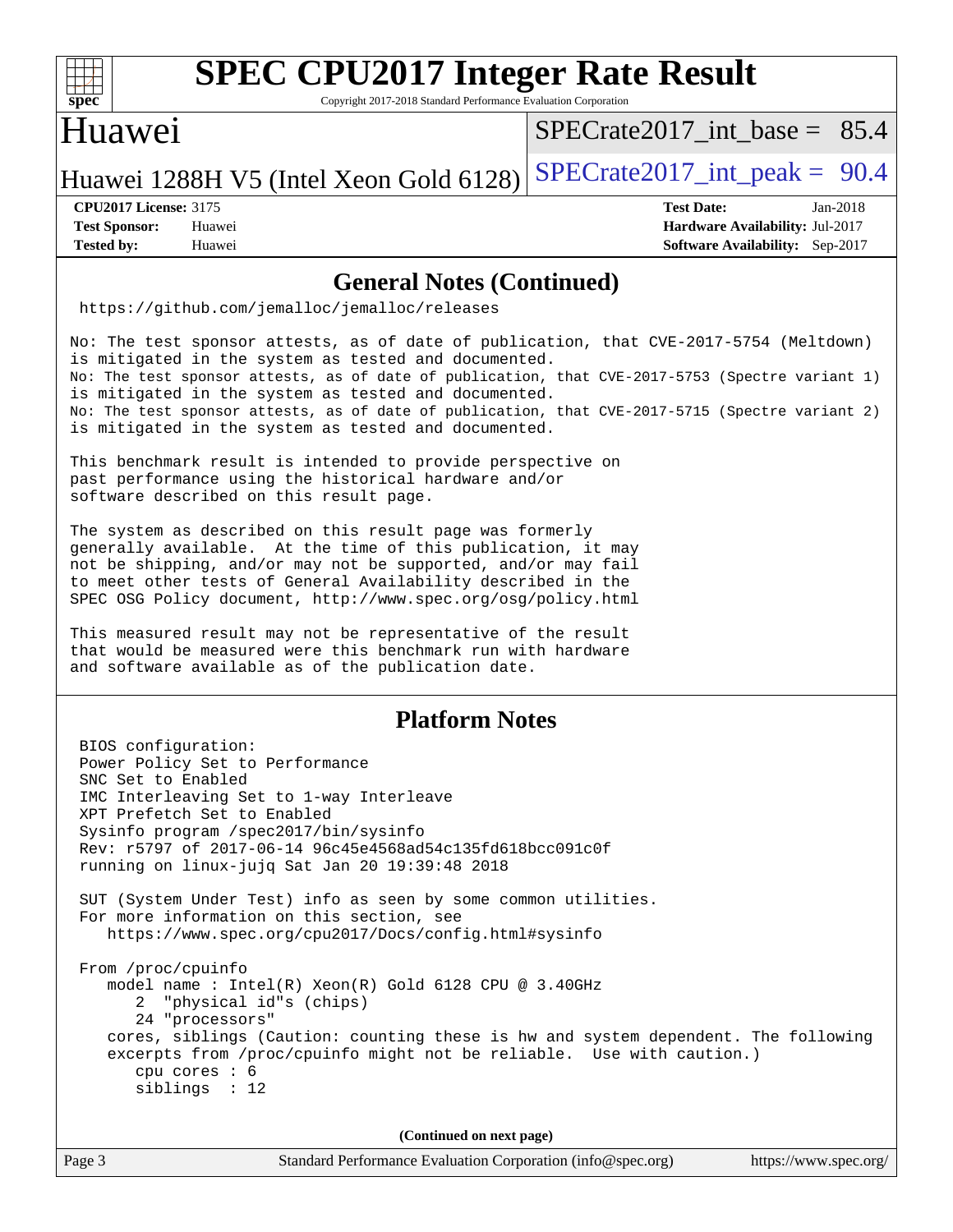| <b>SPEC CPU2017 Integer Rate Result</b><br>Copyright 2017-2018 Standard Performance Evaluation Corporation<br>$spec^*$                                                                                                                                                                                                                                                                                                                                                                                                                                                                                                                                                                                                                                                                                                                                                                                                                                                                                                                                                                                                                                                                                                                                                                                                                                                                                                                                                                                                                                                                                                                                                                                                                    |                                                                                                             |
|-------------------------------------------------------------------------------------------------------------------------------------------------------------------------------------------------------------------------------------------------------------------------------------------------------------------------------------------------------------------------------------------------------------------------------------------------------------------------------------------------------------------------------------------------------------------------------------------------------------------------------------------------------------------------------------------------------------------------------------------------------------------------------------------------------------------------------------------------------------------------------------------------------------------------------------------------------------------------------------------------------------------------------------------------------------------------------------------------------------------------------------------------------------------------------------------------------------------------------------------------------------------------------------------------------------------------------------------------------------------------------------------------------------------------------------------------------------------------------------------------------------------------------------------------------------------------------------------------------------------------------------------------------------------------------------------------------------------------------------------|-------------------------------------------------------------------------------------------------------------|
| Huawei                                                                                                                                                                                                                                                                                                                                                                                                                                                                                                                                                                                                                                                                                                                                                                                                                                                                                                                                                                                                                                                                                                                                                                                                                                                                                                                                                                                                                                                                                                                                                                                                                                                                                                                                    | $SPECTate2017\_int\_base = 85.4$                                                                            |
| Huawei 1288H V5 (Intel Xeon Gold 6128)                                                                                                                                                                                                                                                                                                                                                                                                                                                                                                                                                                                                                                                                                                                                                                                                                                                                                                                                                                                                                                                                                                                                                                                                                                                                                                                                                                                                                                                                                                                                                                                                                                                                                                    | $SPECTate2017\_int\_peak = 90.4$                                                                            |
| <b>CPU2017 License: 3175</b><br><b>Test Sponsor:</b><br>Huawei<br><b>Tested by:</b><br>Huawei                                                                                                                                                                                                                                                                                                                                                                                                                                                                                                                                                                                                                                                                                                                                                                                                                                                                                                                                                                                                                                                                                                                                                                                                                                                                                                                                                                                                                                                                                                                                                                                                                                             | <b>Test Date:</b><br>Jan-2018<br>Hardware Availability: Jul-2017<br>Software Availability: Sep-2017         |
| <b>Platform Notes (Continued)</b>                                                                                                                                                                                                                                                                                                                                                                                                                                                                                                                                                                                                                                                                                                                                                                                                                                                                                                                                                                                                                                                                                                                                                                                                                                                                                                                                                                                                                                                                                                                                                                                                                                                                                                         |                                                                                                             |
| physical 0: cores 0 6 9 10 11 13<br>physical 1: cores 0 6 9 10 11 13                                                                                                                                                                                                                                                                                                                                                                                                                                                                                                                                                                                                                                                                                                                                                                                                                                                                                                                                                                                                                                                                                                                                                                                                                                                                                                                                                                                                                                                                                                                                                                                                                                                                      |                                                                                                             |
| From 1scpu:<br>Architecture:<br>x86_64<br>$32$ -bit, $64$ -bit<br>$CPU$ op-mode( $s$ ):<br>Little Endian<br>Byte Order:<br>24<br>CPU(s):<br>$0 - 23$<br>On-line $CPU(s)$ list:<br>Thread(s) per core:<br>2<br>Core(s) per socket:<br>6<br>2<br>Socket(s):<br>4<br>NUMA $node(s)$ :<br>Vendor ID:<br>GenuineIntel<br>CPU family:<br>6<br>Model:<br>85<br>Model name:<br>4<br>Stepping:<br>3400.009<br>CPU MHz:<br>6800.01<br>BogoMIPS:<br>Virtualization:<br>$VT - x$<br>L1d cache:<br>32K<br>Lli cache:<br>32K<br>L2 cache:<br>1024K<br>L3 cache:<br>19712K<br>NUMA $node0$ $CPU(s)$ :<br>0, 2, 3, 12, 14, 15<br>NUMA nodel CPU(s):<br>1,4,5,13,16,17<br>6, 8, 9, 18, 20, 21<br>NUMA $node2$ $CPU(s)$ :<br>NUMA $node3$ $CPU(s):$<br>7, 10, 11, 19, 22, 23<br>Flags:<br>pat pse36 clflush dts acpi mmx fxsr sse sse2 ss ht tm pbe syscall nx pdpelgb rdtscp<br>lm constant_tsc art arch_perfmon pebs bts rep_good nopl xtopology nonstop_tsc<br>aperfmperf eagerfpu pni pclmulqdq dtes64 ds_cpl vmx smx est tm2 ssse3 sdbg fma cx16<br>xtpr pdcm pcid dca sse4_1 sse4_2 x2apic movbe popcnt tsc_deadline_timer aes xsave<br>avx f16c rdrand lahf_lm abm 3dnowprefetch ida arat epb pln pts dtherm intel_pt<br>tpr_shadow vnmi flexpriority ept vpid fsgsbase tsc_adjust bmil hle avx2 smep bmi2<br>erms invpcid rtm cqm mpx avx512f avx512dq rdseed adx smap clflushopt clwb avx512cd<br>avx512bw avx512vl xsaveopt xsavec xgetbvl cqm_llc cqm_occup_llc<br>/proc/cpuinfo cache data<br>cache size : 19712 KB<br>From numactl --hardware WARNING: a numactl 'node' might or might not correspond to a<br>physical chip.<br>$available: 4 nodes (0-3)$<br>node 0 cpus: 0 2 3 12 14 15<br>node 0 size: 94736 MB<br>(Continued on next page) | $Intel(R) Xeon(R) Gold 6128 CPU @ 3.40GHz$<br>fpu vme de pse tsc msr pae mce cx8 apic sep mtrr pge mca cmov |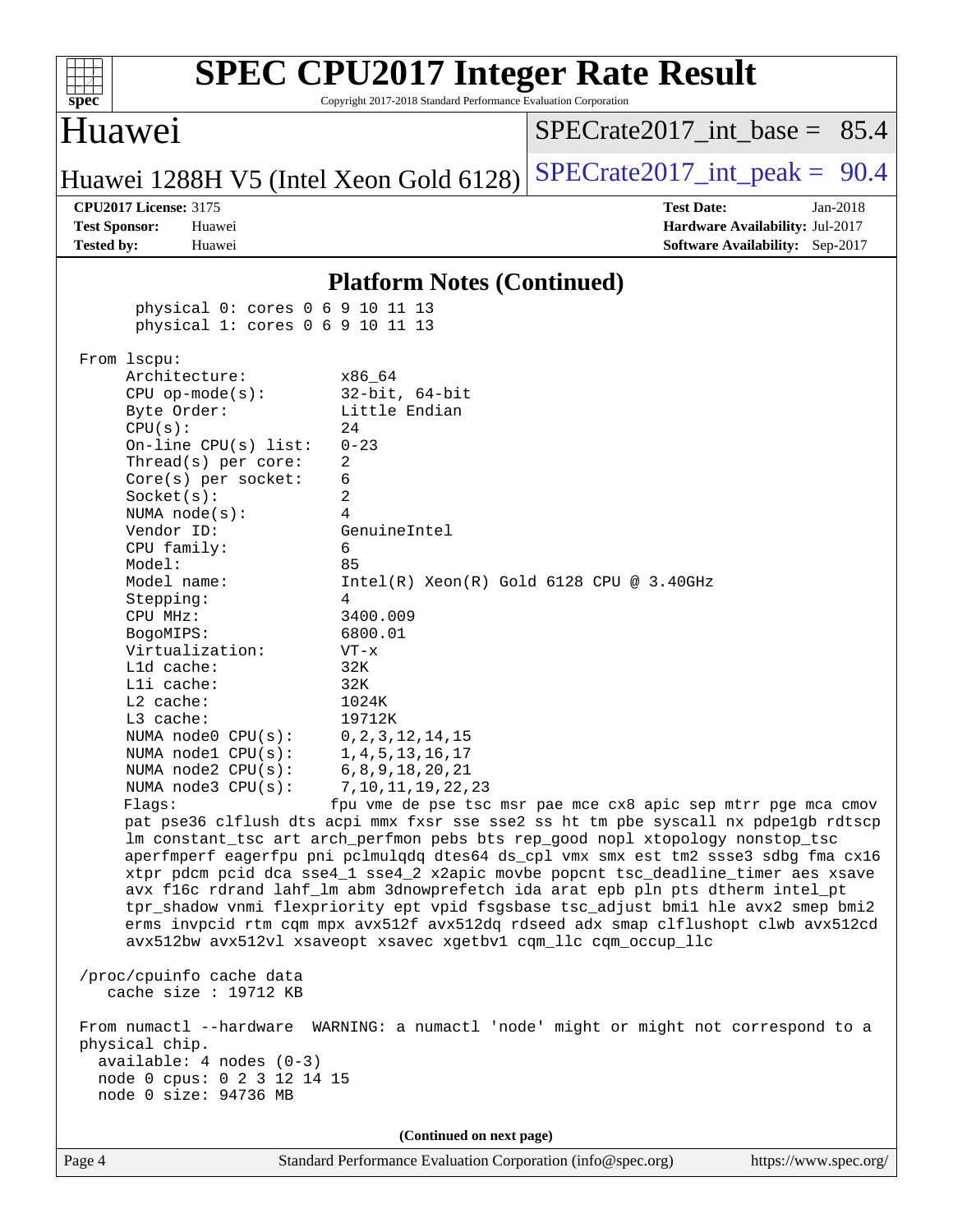| <b>SPEC CPU2017 Integer Rate Result</b><br>Copyright 2017-2018 Standard Performance Evaluation Corporation<br>spec <sup>®</sup>                                                                                                                                                                                                                                                                                                                                                                        |                                                                                                              |
|--------------------------------------------------------------------------------------------------------------------------------------------------------------------------------------------------------------------------------------------------------------------------------------------------------------------------------------------------------------------------------------------------------------------------------------------------------------------------------------------------------|--------------------------------------------------------------------------------------------------------------|
| <b>Huawei</b>                                                                                                                                                                                                                                                                                                                                                                                                                                                                                          | $SPECrate2017\_int\_base = 85.4$                                                                             |
| Huawei 1288H V5 (Intel Xeon Gold 6128)                                                                                                                                                                                                                                                                                                                                                                                                                                                                 | $SPECTate2017\_int\_peak = 90.4$                                                                             |
| <b>CPU2017 License: 3175</b><br><b>Test Sponsor:</b><br>Huawei<br><b>Tested by:</b><br>Huawei                                                                                                                                                                                                                                                                                                                                                                                                          | <b>Test Date:</b><br>$Jan-2018$<br>Hardware Availability: Jul-2017<br><b>Software Availability:</b> Sep-2017 |
| <b>Platform Notes (Continued)</b>                                                                                                                                                                                                                                                                                                                                                                                                                                                                      |                                                                                                              |
| node 0 free: 94364 MB<br>node 1 cpus: 1 4 5 13 16 17<br>node 1 size: 96760 MB<br>node 1 free: 96453 MB<br>node 2 cpus: 6 8 9 18 20 21<br>node 2 size: 96760 MB<br>node 2 free: 96425 MB<br>node 3 cpus: 7 10 11 19 22 23<br>node 3 size: 96622 MB<br>node 3 free: 96283 MB<br>node distances:<br>node<br>0<br>1<br>2<br>3<br>0:<br>11<br>21<br>21<br>10<br>10<br>21<br>21<br>1:<br>11<br>2:<br>21<br>21<br>10<br>11<br>21<br>3:<br>21<br>11<br>10<br>From /proc/meminfo                                |                                                                                                              |
| MemTotal:<br>394116700 kB<br>HugePages_Total:<br>0<br>Hugepagesize:<br>2048 kB                                                                                                                                                                                                                                                                                                                                                                                                                         |                                                                                                              |
| From /etc/*release* /etc/*version*<br>SuSE-release:<br>SUSE Linux Enterprise Server 12 (x86_64)<br>$VERSION = 12$<br>PATCHLEVEL = 2<br># This file is deprecated and will be removed in a future service pack or release.<br># Please check /etc/os-release for details about this release.<br>os-release:<br>NAME="SLES"<br>VERSION="12-SP2"<br>VERSION_ID="12.2"<br>PRETTY_NAME="SUSE Linux Enterprise Server 12 SP2"<br>ID="sles"<br>$ANSI$ _COLOR=" $0:32$ "<br>CPE_NAME="cpe:/o:suse:sles:12:sp2" |                                                                                                              |
| uname $-a$ :<br>Linux linux-jujq 4.4.21-69-default #1 SMP Tue Oct 25 10:58:20 UTC 2016 (9464f67)<br>x86_64 x86_64 x86_64 GNU/Linux<br>run-level 3 Jan 20 19:34<br>SPEC is set to: /spec2017<br>Type Size Used Avail Use% Mounted on                                                                                                                                                                                                                                                                    |                                                                                                              |
| Filesystem<br>/dev/sda2<br>xfs<br>500G<br>27G 473G<br>$6\%$ /                                                                                                                                                                                                                                                                                                                                                                                                                                          |                                                                                                              |
| (Continued on next page)                                                                                                                                                                                                                                                                                                                                                                                                                                                                               |                                                                                                              |
| Page 5<br>Standard Performance Evaluation Corporation (info@spec.org)                                                                                                                                                                                                                                                                                                                                                                                                                                  | https://www.spec.org/                                                                                        |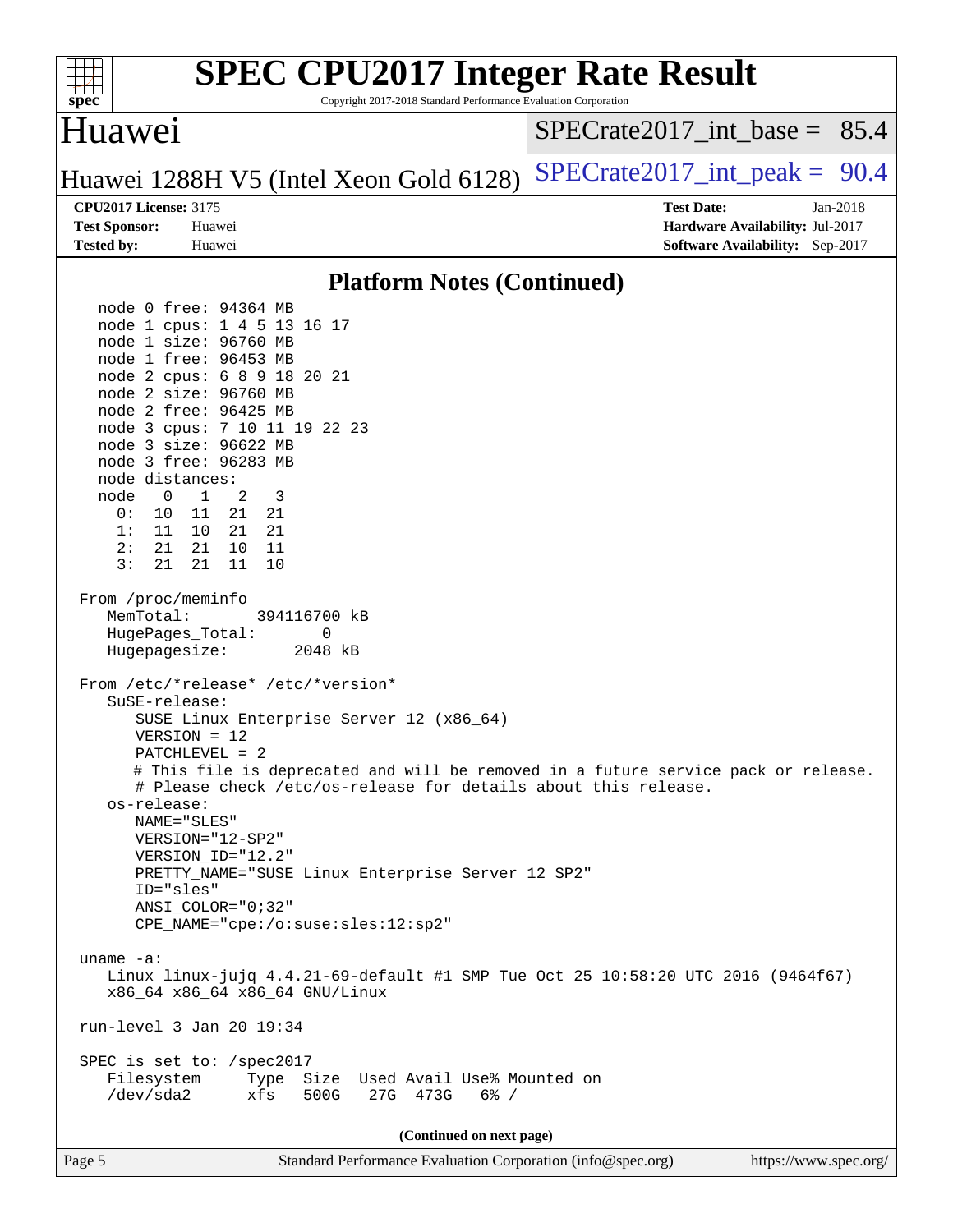| s<br>E<br>U<br>c |  |  |  |  |  |  |
|------------------|--|--|--|--|--|--|

Copyright 2017-2018 Standard Performance Evaluation Corporation

#### Huawei

SPECrate2017 int\_base =  $85.4$ 

#### Huawei 1288H V5 (Intel Xeon Gold 6128) SPECrate  $2017$ \_int\_peak = 90.4

**[Tested by:](http://www.spec.org/auto/cpu2017/Docs/result-fields.html#Testedby)** Huawei **[Software Availability:](http://www.spec.org/auto/cpu2017/Docs/result-fields.html#SoftwareAvailability)** Sep-2017

**[CPU2017 License:](http://www.spec.org/auto/cpu2017/Docs/result-fields.html#CPU2017License)** 3175 **[Test Date:](http://www.spec.org/auto/cpu2017/Docs/result-fields.html#TestDate)** Jan-2018 **[Test Sponsor:](http://www.spec.org/auto/cpu2017/Docs/result-fields.html#TestSponsor)** Huawei **[Hardware Availability:](http://www.spec.org/auto/cpu2017/Docs/result-fields.html#HardwareAvailability)** Jul-2017

#### **[Platform Notes \(Continued\)](http://www.spec.org/auto/cpu2017/Docs/result-fields.html#PlatformNotes)**

 Additional information from dmidecode follows. WARNING: Use caution when you interpret this section. The 'dmidecode' program reads system data which is "intended to allow hardware to be accurately determined", but the intent may not be met, as there are frequent changes to hardware, firmware, and the "DMTF SMBIOS" standard. BIOS INSYDE Corp. 0.37 11/13/2017

Memory:

24x Samsung M393A2K43BB1-CTD 16 GB 2 rank 2666

(End of data from sysinfo program)

#### **[Compiler Version Notes](http://www.spec.org/auto/cpu2017/Docs/result-fields.html#CompilerVersionNotes)**

| Page 6 | Standard Performance Evaluation Corporation (info@spec.org)<br>https://www.spec.org/           |
|--------|------------------------------------------------------------------------------------------------|
|        | (Continued on next page)                                                                       |
| FC     | 548.exchange2_r(base, peak)                                                                    |
|        | Copyright (C) 1985-2017 Intel Corporation. All rights reserved.                                |
|        | icpc (ICC) 18.0.0 20170811                                                                     |
|        | CXXC 520.omnetpp_r(peak) 523.xalancbmk_r(peak) 531.deepsjeng_r(peak)<br>$541.$ leela_r(peak)   |
|        | icpc (ICC) 18.0.0 20170811<br>Copyright (C) 1985-2017 Intel Corporation. All rights reserved.  |
|        | CXXC 520.omnetpp_r(base) 523.xalancbmk_r(base) 531.deepsjeng_r(base)<br>$541.$ leela $r(base)$ |
|        |                                                                                                |
|        | icc (ICC) 18.0.0 20170811<br>Copyright (C) 1985-2017 Intel Corporation. All rights reserved.   |
| CC.    | $500. perlbench_r (peak) 502. gcc_r (peak)$                                                    |
|        | icc (ICC) 18.0.0 20170811<br>Copyright (C) 1985-2017 Intel Corporation. All rights reserved.   |
|        | 525.x264_r(base, peak) 557.xz_r(base, peak)                                                    |
| CC.    | =========================<br>500.perlbench_r(base) 502.gcc_r(base) 505.mcf_r(base, peak)       |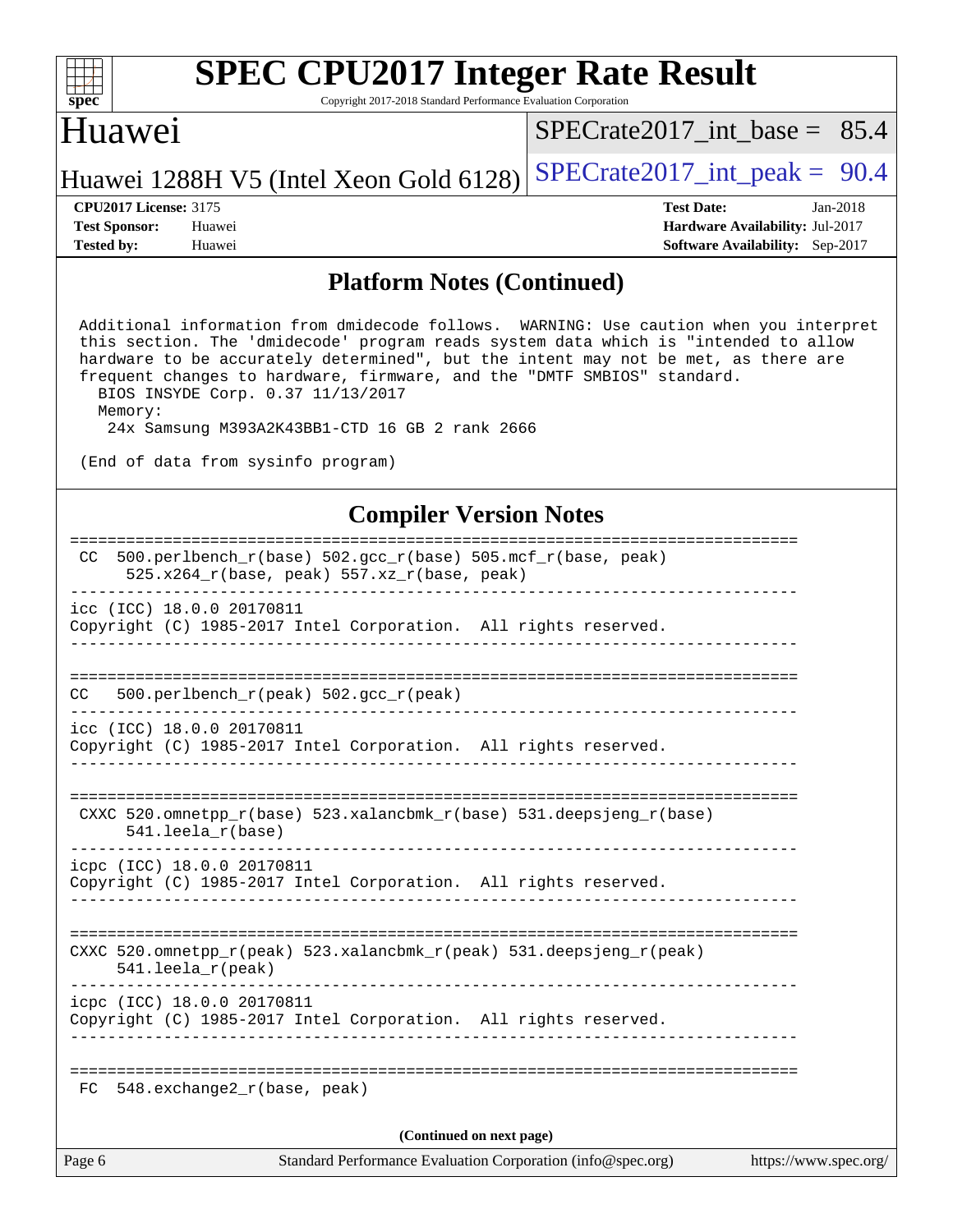#### $+\ +$ **[spec](http://www.spec.org/)**

# **[SPEC CPU2017 Integer Rate Result](http://www.spec.org/auto/cpu2017/Docs/result-fields.html#SPECCPU2017IntegerRateResult)**

Copyright 2017-2018 Standard Performance Evaluation Corporation

#### Huawei

SPECrate2017 int\_base =  $85.4$ 

#### Huawei 1288H V5 (Intel Xeon Gold 6128) SPECrate  $2017$ \_int\_peak = 90.4

**[Test Sponsor:](http://www.spec.org/auto/cpu2017/Docs/result-fields.html#TestSponsor)** Huawei **[Hardware Availability:](http://www.spec.org/auto/cpu2017/Docs/result-fields.html#HardwareAvailability)** Jul-2017

**[CPU2017 License:](http://www.spec.org/auto/cpu2017/Docs/result-fields.html#CPU2017License)** 3175 **[Test Date:](http://www.spec.org/auto/cpu2017/Docs/result-fields.html#TestDate)** Jan-2018

**[Tested by:](http://www.spec.org/auto/cpu2017/Docs/result-fields.html#Testedby)** Huawei **[Software Availability:](http://www.spec.org/auto/cpu2017/Docs/result-fields.html#SoftwareAvailability)** Sep-2017

#### **[Compiler Version Notes \(Continued\)](http://www.spec.org/auto/cpu2017/Docs/result-fields.html#CompilerVersionNotes)**

------------------------------------------------------------------------------

ifort (IFORT) 18.0.0 20170811

Copyright (C) 1985-2017 Intel Corporation. All rights reserved.

------------------------------------------------------------------------------

#### **[Base Compiler Invocation](http://www.spec.org/auto/cpu2017/Docs/result-fields.html#BaseCompilerInvocation)**

| C benchmarks: |  |
|---------------|--|
|---------------|--|

[icc](http://www.spec.org/cpu2017/results/res2018q1/cpu2017-20180127-03120.flags.html#user_CCbase_intel_icc_18.0_66fc1ee009f7361af1fbd72ca7dcefbb700085f36577c54f309893dd4ec40d12360134090235512931783d35fd58c0460139e722d5067c5574d8eaf2b3e37e92)

[C++ benchmarks:](http://www.spec.org/auto/cpu2017/Docs/result-fields.html#CXXbenchmarks) [icpc](http://www.spec.org/cpu2017/results/res2018q1/cpu2017-20180127-03120.flags.html#user_CXXbase_intel_icpc_18.0_c510b6838c7f56d33e37e94d029a35b4a7bccf4766a728ee175e80a419847e808290a9b78be685c44ab727ea267ec2f070ec5dc83b407c0218cded6866a35d07)

[Fortran benchmarks](http://www.spec.org/auto/cpu2017/Docs/result-fields.html#Fortranbenchmarks): [ifort](http://www.spec.org/cpu2017/results/res2018q1/cpu2017-20180127-03120.flags.html#user_FCbase_intel_ifort_18.0_8111460550e3ca792625aed983ce982f94888b8b503583aa7ba2b8303487b4d8a21a13e7191a45c5fd58ff318f48f9492884d4413fa793fd88dd292cad7027ca)

#### **[Base Portability Flags](http://www.spec.org/auto/cpu2017/Docs/result-fields.html#BasePortabilityFlags)**

 500.perlbench\_r: [-DSPEC\\_LP64](http://www.spec.org/cpu2017/results/res2018q1/cpu2017-20180127-03120.flags.html#b500.perlbench_r_basePORTABILITY_DSPEC_LP64) [-DSPEC\\_LINUX\\_X64](http://www.spec.org/cpu2017/results/res2018q1/cpu2017-20180127-03120.flags.html#b500.perlbench_r_baseCPORTABILITY_DSPEC_LINUX_X64) 502.gcc\_r: [-DSPEC\\_LP64](http://www.spec.org/cpu2017/results/res2018q1/cpu2017-20180127-03120.flags.html#suite_basePORTABILITY502_gcc_r_DSPEC_LP64) 505.mcf\_r: [-DSPEC\\_LP64](http://www.spec.org/cpu2017/results/res2018q1/cpu2017-20180127-03120.flags.html#suite_basePORTABILITY505_mcf_r_DSPEC_LP64) 520.omnetpp\_r: [-DSPEC\\_LP64](http://www.spec.org/cpu2017/results/res2018q1/cpu2017-20180127-03120.flags.html#suite_basePORTABILITY520_omnetpp_r_DSPEC_LP64) 523.xalancbmk\_r: [-DSPEC\\_LP64](http://www.spec.org/cpu2017/results/res2018q1/cpu2017-20180127-03120.flags.html#suite_basePORTABILITY523_xalancbmk_r_DSPEC_LP64) [-DSPEC\\_LINUX](http://www.spec.org/cpu2017/results/res2018q1/cpu2017-20180127-03120.flags.html#b523.xalancbmk_r_baseCXXPORTABILITY_DSPEC_LINUX) 525.x264\_r: [-DSPEC\\_LP64](http://www.spec.org/cpu2017/results/res2018q1/cpu2017-20180127-03120.flags.html#suite_basePORTABILITY525_x264_r_DSPEC_LP64) 531.deepsjeng\_r: [-DSPEC\\_LP64](http://www.spec.org/cpu2017/results/res2018q1/cpu2017-20180127-03120.flags.html#suite_basePORTABILITY531_deepsjeng_r_DSPEC_LP64) 541.leela\_r: [-DSPEC\\_LP64](http://www.spec.org/cpu2017/results/res2018q1/cpu2017-20180127-03120.flags.html#suite_basePORTABILITY541_leela_r_DSPEC_LP64) 548.exchange2\_r: [-DSPEC\\_LP64](http://www.spec.org/cpu2017/results/res2018q1/cpu2017-20180127-03120.flags.html#suite_basePORTABILITY548_exchange2_r_DSPEC_LP64) 557.xz\_r: [-DSPEC\\_LP64](http://www.spec.org/cpu2017/results/res2018q1/cpu2017-20180127-03120.flags.html#suite_basePORTABILITY557_xz_r_DSPEC_LP64)

#### **[Base Optimization Flags](http://www.spec.org/auto/cpu2017/Docs/result-fields.html#BaseOptimizationFlags)**

#### [C benchmarks](http://www.spec.org/auto/cpu2017/Docs/result-fields.html#Cbenchmarks):

[-Wl,-z,muldefs](http://www.spec.org/cpu2017/results/res2018q1/cpu2017-20180127-03120.flags.html#user_CCbase_link_force_multiple1_b4cbdb97b34bdee9ceefcfe54f4c8ea74255f0b02a4b23e853cdb0e18eb4525ac79b5a88067c842dd0ee6996c24547a27a4b99331201badda8798ef8a743f577) [-xCORE-AVX512](http://www.spec.org/cpu2017/results/res2018q1/cpu2017-20180127-03120.flags.html#user_CCbase_f-xCORE-AVX512) [-ipo](http://www.spec.org/cpu2017/results/res2018q1/cpu2017-20180127-03120.flags.html#user_CCbase_f-ipo) [-O3](http://www.spec.org/cpu2017/results/res2018q1/cpu2017-20180127-03120.flags.html#user_CCbase_f-O3) [-no-prec-div](http://www.spec.org/cpu2017/results/res2018q1/cpu2017-20180127-03120.flags.html#user_CCbase_f-no-prec-div) [-qopt-mem-layout-trans=3](http://www.spec.org/cpu2017/results/res2018q1/cpu2017-20180127-03120.flags.html#user_CCbase_f-qopt-mem-layout-trans_de80db37974c74b1f0e20d883f0b675c88c3b01e9d123adea9b28688d64333345fb62bc4a798493513fdb68f60282f9a726aa07f478b2f7113531aecce732043) [-L/usr/local/je5.0.1-64/lib](http://www.spec.org/cpu2017/results/res2018q1/cpu2017-20180127-03120.flags.html#user_CCbase_jemalloc_link_path64_4b10a636b7bce113509b17f3bd0d6226c5fb2346b9178c2d0232c14f04ab830f976640479e5c33dc2bcbbdad86ecfb6634cbbd4418746f06f368b512fced5394) [-ljemalloc](http://www.spec.org/cpu2017/results/res2018q1/cpu2017-20180127-03120.flags.html#user_CCbase_jemalloc_link_lib_d1249b907c500fa1c0672f44f562e3d0f79738ae9e3c4a9c376d49f265a04b9c99b167ecedbf6711b3085be911c67ff61f150a17b3472be731631ba4d0471706)

[C++ benchmarks:](http://www.spec.org/auto/cpu2017/Docs/result-fields.html#CXXbenchmarks) [-Wl,-z,muldefs](http://www.spec.org/cpu2017/results/res2018q1/cpu2017-20180127-03120.flags.html#user_CXXbase_link_force_multiple1_b4cbdb97b34bdee9ceefcfe54f4c8ea74255f0b02a4b23e853cdb0e18eb4525ac79b5a88067c842dd0ee6996c24547a27a4b99331201badda8798ef8a743f577) [-xCORE-AVX512](http://www.spec.org/cpu2017/results/res2018q1/cpu2017-20180127-03120.flags.html#user_CXXbase_f-xCORE-AVX512) [-ipo](http://www.spec.org/cpu2017/results/res2018q1/cpu2017-20180127-03120.flags.html#user_CXXbase_f-ipo) [-O3](http://www.spec.org/cpu2017/results/res2018q1/cpu2017-20180127-03120.flags.html#user_CXXbase_f-O3) [-no-prec-div](http://www.spec.org/cpu2017/results/res2018q1/cpu2017-20180127-03120.flags.html#user_CXXbase_f-no-prec-div) [-qopt-mem-layout-trans=3](http://www.spec.org/cpu2017/results/res2018q1/cpu2017-20180127-03120.flags.html#user_CXXbase_f-qopt-mem-layout-trans_de80db37974c74b1f0e20d883f0b675c88c3b01e9d123adea9b28688d64333345fb62bc4a798493513fdb68f60282f9a726aa07f478b2f7113531aecce732043) [-L/usr/local/je5.0.1-64/lib](http://www.spec.org/cpu2017/results/res2018q1/cpu2017-20180127-03120.flags.html#user_CXXbase_jemalloc_link_path64_4b10a636b7bce113509b17f3bd0d6226c5fb2346b9178c2d0232c14f04ab830f976640479e5c33dc2bcbbdad86ecfb6634cbbd4418746f06f368b512fced5394) [-ljemalloc](http://www.spec.org/cpu2017/results/res2018q1/cpu2017-20180127-03120.flags.html#user_CXXbase_jemalloc_link_lib_d1249b907c500fa1c0672f44f562e3d0f79738ae9e3c4a9c376d49f265a04b9c99b167ecedbf6711b3085be911c67ff61f150a17b3472be731631ba4d0471706)

[Fortran benchmarks](http://www.spec.org/auto/cpu2017/Docs/result-fields.html#Fortranbenchmarks):

[-Wl,-z,muldefs](http://www.spec.org/cpu2017/results/res2018q1/cpu2017-20180127-03120.flags.html#user_FCbase_link_force_multiple1_b4cbdb97b34bdee9ceefcfe54f4c8ea74255f0b02a4b23e853cdb0e18eb4525ac79b5a88067c842dd0ee6996c24547a27a4b99331201badda8798ef8a743f577) [-xCORE-AVX512](http://www.spec.org/cpu2017/results/res2018q1/cpu2017-20180127-03120.flags.html#user_FCbase_f-xCORE-AVX512) [-ipo](http://www.spec.org/cpu2017/results/res2018q1/cpu2017-20180127-03120.flags.html#user_FCbase_f-ipo) [-O3](http://www.spec.org/cpu2017/results/res2018q1/cpu2017-20180127-03120.flags.html#user_FCbase_f-O3) [-no-prec-div](http://www.spec.org/cpu2017/results/res2018q1/cpu2017-20180127-03120.flags.html#user_FCbase_f-no-prec-div)

**(Continued on next page)**

| Page 7 | Standard Performance Evaluation Corporation (info@spec.org) | https://www.spec.org/ |
|--------|-------------------------------------------------------------|-----------------------|
|--------|-------------------------------------------------------------|-----------------------|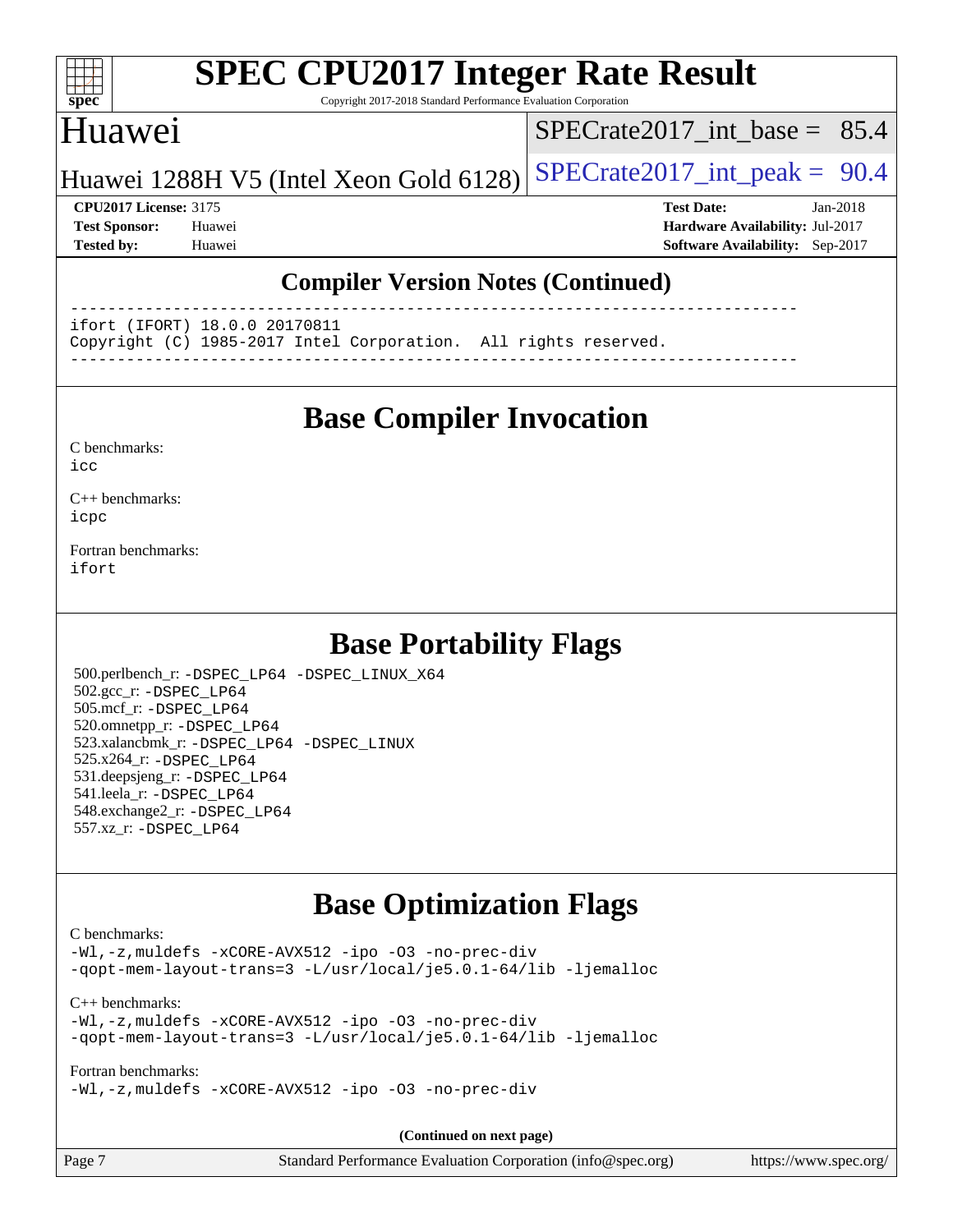

Copyright 2017-2018 Standard Performance Evaluation Corporation

#### Huawei

SPECrate2017 int\_base =  $85.4$ 

Huawei 1288H V5 (Intel Xeon Gold 6128) SPECrate  $2017$ \_int\_peak = 90.4

**[CPU2017 License:](http://www.spec.org/auto/cpu2017/Docs/result-fields.html#CPU2017License)** 3175 **[Test Date:](http://www.spec.org/auto/cpu2017/Docs/result-fields.html#TestDate)** Jan-2018 **[Test Sponsor:](http://www.spec.org/auto/cpu2017/Docs/result-fields.html#TestSponsor)** Huawei **[Hardware Availability:](http://www.spec.org/auto/cpu2017/Docs/result-fields.html#HardwareAvailability)** Jul-2017 **[Tested by:](http://www.spec.org/auto/cpu2017/Docs/result-fields.html#Testedby)** Huawei **[Software Availability:](http://www.spec.org/auto/cpu2017/Docs/result-fields.html#SoftwareAvailability)** Sep-2017

## **[Base Optimization Flags \(Continued\)](http://www.spec.org/auto/cpu2017/Docs/result-fields.html#BaseOptimizationFlags)**

#### [Fortran benchmarks](http://www.spec.org/auto/cpu2017/Docs/result-fields.html#Fortranbenchmarks) (continued):

[-qopt-mem-layout-trans=3](http://www.spec.org/cpu2017/results/res2018q1/cpu2017-20180127-03120.flags.html#user_FCbase_f-qopt-mem-layout-trans_de80db37974c74b1f0e20d883f0b675c88c3b01e9d123adea9b28688d64333345fb62bc4a798493513fdb68f60282f9a726aa07f478b2f7113531aecce732043) [-nostandard-realloc-lhs](http://www.spec.org/cpu2017/results/res2018q1/cpu2017-20180127-03120.flags.html#user_FCbase_f_2003_std_realloc_82b4557e90729c0f113870c07e44d33d6f5a304b4f63d4c15d2d0f1fab99f5daaed73bdb9275d9ae411527f28b936061aa8b9c8f2d63842963b95c9dd6426b8a) [-align array32byte](http://www.spec.org/cpu2017/results/res2018q1/cpu2017-20180127-03120.flags.html#user_FCbase_align_array32byte_b982fe038af199962ba9a80c053b8342c548c85b40b8e86eb3cc33dee0d7986a4af373ac2d51c3f7cf710a18d62fdce2948f201cd044323541f22fc0fffc51b6) [-L/usr/local/je5.0.1-64/lib](http://www.spec.org/cpu2017/results/res2018q1/cpu2017-20180127-03120.flags.html#user_FCbase_jemalloc_link_path64_4b10a636b7bce113509b17f3bd0d6226c5fb2346b9178c2d0232c14f04ab830f976640479e5c33dc2bcbbdad86ecfb6634cbbd4418746f06f368b512fced5394) [-ljemalloc](http://www.spec.org/cpu2017/results/res2018q1/cpu2017-20180127-03120.flags.html#user_FCbase_jemalloc_link_lib_d1249b907c500fa1c0672f44f562e3d0f79738ae9e3c4a9c376d49f265a04b9c99b167ecedbf6711b3085be911c67ff61f150a17b3472be731631ba4d0471706)

#### **[Base Other Flags](http://www.spec.org/auto/cpu2017/Docs/result-fields.html#BaseOtherFlags)**

#### [C benchmarks](http://www.spec.org/auto/cpu2017/Docs/result-fields.html#Cbenchmarks):  $-m64 - std= c11$  $-m64 - std= c11$

[C++ benchmarks:](http://www.spec.org/auto/cpu2017/Docs/result-fields.html#CXXbenchmarks) [-m64](http://www.spec.org/cpu2017/results/res2018q1/cpu2017-20180127-03120.flags.html#user_CXXbase_intel_intel64_18.0_af43caccfc8ded86e7699f2159af6efc7655f51387b94da716254467f3c01020a5059329e2569e4053f409e7c9202a7efc638f7a6d1ffb3f52dea4a3e31d82ab)

[Fortran benchmarks](http://www.spec.org/auto/cpu2017/Docs/result-fields.html#Fortranbenchmarks): [-m64](http://www.spec.org/cpu2017/results/res2018q1/cpu2017-20180127-03120.flags.html#user_FCbase_intel_intel64_18.0_af43caccfc8ded86e7699f2159af6efc7655f51387b94da716254467f3c01020a5059329e2569e4053f409e7c9202a7efc638f7a6d1ffb3f52dea4a3e31d82ab)

## **[Peak Compiler Invocation](http://www.spec.org/auto/cpu2017/Docs/result-fields.html#PeakCompilerInvocation)**

[C benchmarks](http://www.spec.org/auto/cpu2017/Docs/result-fields.html#Cbenchmarks): [icc](http://www.spec.org/cpu2017/results/res2018q1/cpu2017-20180127-03120.flags.html#user_CCpeak_intel_icc_18.0_66fc1ee009f7361af1fbd72ca7dcefbb700085f36577c54f309893dd4ec40d12360134090235512931783d35fd58c0460139e722d5067c5574d8eaf2b3e37e92)

[C++ benchmarks:](http://www.spec.org/auto/cpu2017/Docs/result-fields.html#CXXbenchmarks) [icpc](http://www.spec.org/cpu2017/results/res2018q1/cpu2017-20180127-03120.flags.html#user_CXXpeak_intel_icpc_18.0_c510b6838c7f56d33e37e94d029a35b4a7bccf4766a728ee175e80a419847e808290a9b78be685c44ab727ea267ec2f070ec5dc83b407c0218cded6866a35d07)

[Fortran benchmarks](http://www.spec.org/auto/cpu2017/Docs/result-fields.html#Fortranbenchmarks): [ifort](http://www.spec.org/cpu2017/results/res2018q1/cpu2017-20180127-03120.flags.html#user_FCpeak_intel_ifort_18.0_8111460550e3ca792625aed983ce982f94888b8b503583aa7ba2b8303487b4d8a21a13e7191a45c5fd58ff318f48f9492884d4413fa793fd88dd292cad7027ca)

## **[Peak Portability Flags](http://www.spec.org/auto/cpu2017/Docs/result-fields.html#PeakPortabilityFlags)**

 500.perlbench\_r: [-DSPEC\\_LP64](http://www.spec.org/cpu2017/results/res2018q1/cpu2017-20180127-03120.flags.html#b500.perlbench_r_peakPORTABILITY_DSPEC_LP64) [-DSPEC\\_LINUX\\_X64](http://www.spec.org/cpu2017/results/res2018q1/cpu2017-20180127-03120.flags.html#b500.perlbench_r_peakCPORTABILITY_DSPEC_LINUX_X64) 502.gcc\_r: [-D\\_FILE\\_OFFSET\\_BITS=64](http://www.spec.org/cpu2017/results/res2018q1/cpu2017-20180127-03120.flags.html#user_peakPORTABILITY502_gcc_r_file_offset_bits_64_5ae949a99b284ddf4e95728d47cb0843d81b2eb0e18bdfe74bbf0f61d0b064f4bda2f10ea5eb90e1dcab0e84dbc592acfc5018bc955c18609f94ddb8d550002c) 505.mcf\_r: [-DSPEC\\_LP64](http://www.spec.org/cpu2017/results/res2018q1/cpu2017-20180127-03120.flags.html#suite_peakPORTABILITY505_mcf_r_DSPEC_LP64) 520.omnetpp\_r: [-DSPEC\\_LP64](http://www.spec.org/cpu2017/results/res2018q1/cpu2017-20180127-03120.flags.html#suite_peakPORTABILITY520_omnetpp_r_DSPEC_LP64) 523.xalancbmk\_r: [-D\\_FILE\\_OFFSET\\_BITS=64](http://www.spec.org/cpu2017/results/res2018q1/cpu2017-20180127-03120.flags.html#user_peakPORTABILITY523_xalancbmk_r_file_offset_bits_64_5ae949a99b284ddf4e95728d47cb0843d81b2eb0e18bdfe74bbf0f61d0b064f4bda2f10ea5eb90e1dcab0e84dbc592acfc5018bc955c18609f94ddb8d550002c) [-DSPEC\\_LINUX](http://www.spec.org/cpu2017/results/res2018q1/cpu2017-20180127-03120.flags.html#b523.xalancbmk_r_peakCXXPORTABILITY_DSPEC_LINUX) 525.x264\_r: [-DSPEC\\_LP64](http://www.spec.org/cpu2017/results/res2018q1/cpu2017-20180127-03120.flags.html#suite_peakPORTABILITY525_x264_r_DSPEC_LP64) 531.deepsjeng\_r: [-DSPEC\\_LP64](http://www.spec.org/cpu2017/results/res2018q1/cpu2017-20180127-03120.flags.html#suite_peakPORTABILITY531_deepsjeng_r_DSPEC_LP64) 541.leela\_r: [-DSPEC\\_LP64](http://www.spec.org/cpu2017/results/res2018q1/cpu2017-20180127-03120.flags.html#suite_peakPORTABILITY541_leela_r_DSPEC_LP64) 548.exchange2\_r: [-DSPEC\\_LP64](http://www.spec.org/cpu2017/results/res2018q1/cpu2017-20180127-03120.flags.html#suite_peakPORTABILITY548_exchange2_r_DSPEC_LP64) 557.xz\_r: [-DSPEC\\_LP64](http://www.spec.org/cpu2017/results/res2018q1/cpu2017-20180127-03120.flags.html#suite_peakPORTABILITY557_xz_r_DSPEC_LP64)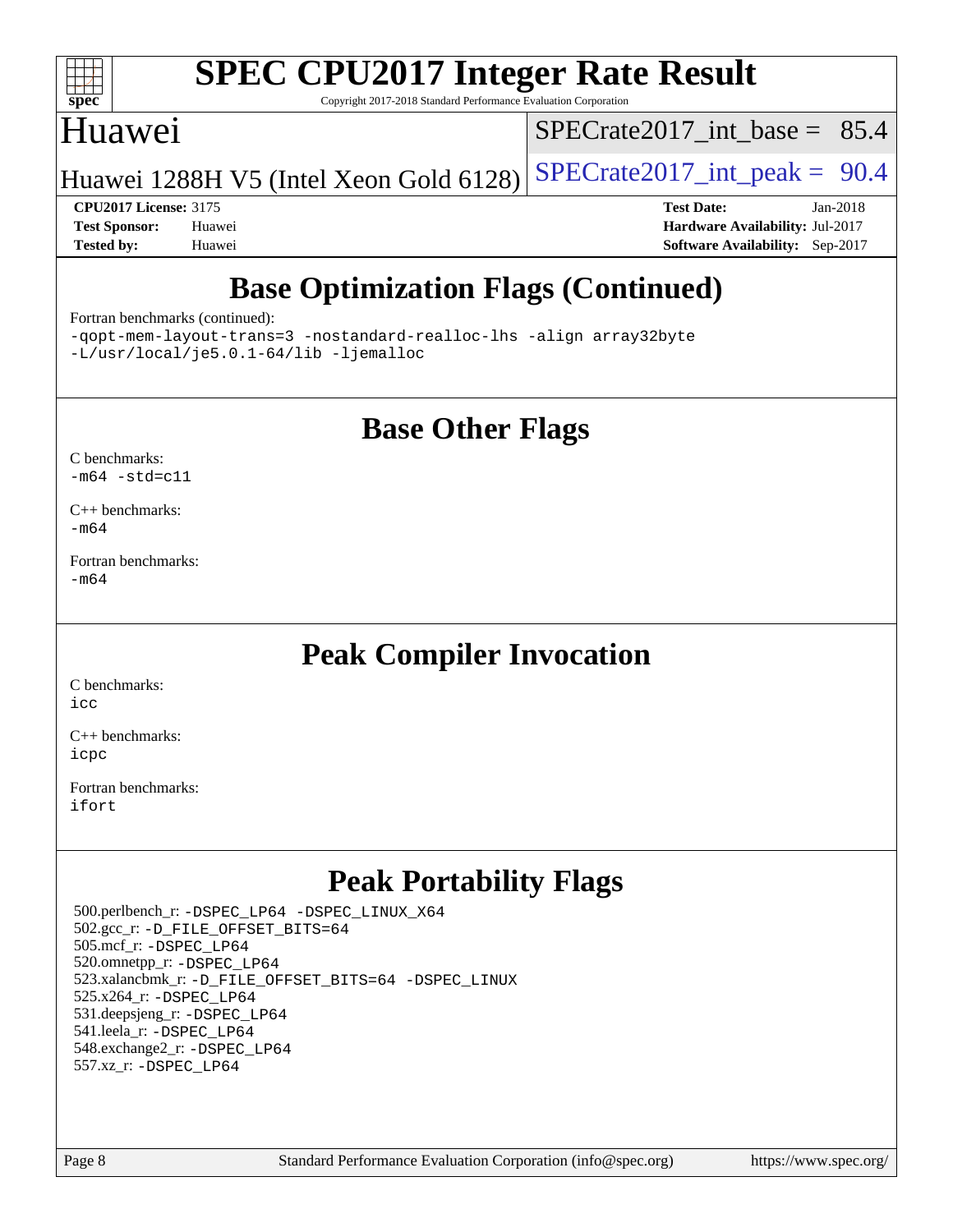| s<br>æ<br>U |  |  |  |  |  |  |
|-------------|--|--|--|--|--|--|

Copyright 2017-2018 Standard Performance Evaluation Corporation

### Huawei

[SPECrate2017\\_int\\_base =](http://www.spec.org/auto/cpu2017/Docs/result-fields.html#SPECrate2017intbase) 85.4

Huawei 1288H V5 (Intel Xeon Gold 6128) SPECrate  $2017$ \_int\_peak = 90.4

**[Tested by:](http://www.spec.org/auto/cpu2017/Docs/result-fields.html#Testedby)** Huawei **[Software Availability:](http://www.spec.org/auto/cpu2017/Docs/result-fields.html#SoftwareAvailability)** Sep-2017

**[CPU2017 License:](http://www.spec.org/auto/cpu2017/Docs/result-fields.html#CPU2017License)** 3175 **[Test Date:](http://www.spec.org/auto/cpu2017/Docs/result-fields.html#TestDate)** Jan-2018 **[Test Sponsor:](http://www.spec.org/auto/cpu2017/Docs/result-fields.html#TestSponsor)** Huawei **[Hardware Availability:](http://www.spec.org/auto/cpu2017/Docs/result-fields.html#HardwareAvailability)** Jul-2017

## **[Peak Optimization Flags](http://www.spec.org/auto/cpu2017/Docs/result-fields.html#PeakOptimizationFlags)**

```
C benchmarks:
```
 500.perlbench\_r: [-Wl,-z,muldefs](http://www.spec.org/cpu2017/results/res2018q1/cpu2017-20180127-03120.flags.html#user_peakEXTRA_LDFLAGS500_perlbench_r_link_force_multiple1_b4cbdb97b34bdee9ceefcfe54f4c8ea74255f0b02a4b23e853cdb0e18eb4525ac79b5a88067c842dd0ee6996c24547a27a4b99331201badda8798ef8a743f577) [-prof-gen](http://www.spec.org/cpu2017/results/res2018q1/cpu2017-20180127-03120.flags.html#user_peakPASS1_CFLAGSPASS1_LDFLAGS500_perlbench_r_prof_gen_5aa4926d6013ddb2a31985c654b3eb18169fc0c6952a63635c234f711e6e63dd76e94ad52365559451ec499a2cdb89e4dc58ba4c67ef54ca681ffbe1461d6b36)(pass 1) [-prof-use](http://www.spec.org/cpu2017/results/res2018q1/cpu2017-20180127-03120.flags.html#user_peakPASS2_CFLAGSPASS2_LDFLAGS500_perlbench_r_prof_use_1a21ceae95f36a2b53c25747139a6c16ca95bd9def2a207b4f0849963b97e94f5260e30a0c64f4bb623698870e679ca08317ef8150905d41bd88c6f78df73f19)(pass 2) [-ipo](http://www.spec.org/cpu2017/results/res2018q1/cpu2017-20180127-03120.flags.html#user_peakPASS1_COPTIMIZEPASS2_COPTIMIZE500_perlbench_r_f-ipo) [-xCORE-AVX512](http://www.spec.org/cpu2017/results/res2018q1/cpu2017-20180127-03120.flags.html#user_peakPASS2_COPTIMIZE500_perlbench_r_f-xCORE-AVX512) [-O3](http://www.spec.org/cpu2017/results/res2018q1/cpu2017-20180127-03120.flags.html#user_peakPASS1_COPTIMIZEPASS2_COPTIMIZE500_perlbench_r_f-O3) [-no-prec-div](http://www.spec.org/cpu2017/results/res2018q1/cpu2017-20180127-03120.flags.html#user_peakPASS1_COPTIMIZEPASS2_COPTIMIZE500_perlbench_r_f-no-prec-div) [-qopt-mem-layout-trans=3](http://www.spec.org/cpu2017/results/res2018q1/cpu2017-20180127-03120.flags.html#user_peakPASS1_COPTIMIZEPASS2_COPTIMIZE500_perlbench_r_f-qopt-mem-layout-trans_de80db37974c74b1f0e20d883f0b675c88c3b01e9d123adea9b28688d64333345fb62bc4a798493513fdb68f60282f9a726aa07f478b2f7113531aecce732043) [-fno-strict-overflow](http://www.spec.org/cpu2017/results/res2018q1/cpu2017-20180127-03120.flags.html#user_peakEXTRA_OPTIMIZE500_perlbench_r_f-fno-strict-overflow) [-L/usr/local/je5.0.1-64/lib](http://www.spec.org/cpu2017/results/res2018q1/cpu2017-20180127-03120.flags.html#user_peakEXTRA_LIBS500_perlbench_r_jemalloc_link_path64_4b10a636b7bce113509b17f3bd0d6226c5fb2346b9178c2d0232c14f04ab830f976640479e5c33dc2bcbbdad86ecfb6634cbbd4418746f06f368b512fced5394) [-ljemalloc](http://www.spec.org/cpu2017/results/res2018q1/cpu2017-20180127-03120.flags.html#user_peakEXTRA_LIBS500_perlbench_r_jemalloc_link_lib_d1249b907c500fa1c0672f44f562e3d0f79738ae9e3c4a9c376d49f265a04b9c99b167ecedbf6711b3085be911c67ff61f150a17b3472be731631ba4d0471706) 502.gcc\_r: [-L/opt/intel/compilers\\_and\\_libraries\\_2018/linux/lib/ia32](http://www.spec.org/cpu2017/results/res2018q1/cpu2017-20180127-03120.flags.html#user_peakCCLD502_gcc_r_Enable-32bit-runtime_af243bdb1d79e4c7a4f720bf8275e627de2ecd461de63307bc14cef0633fde3cd7bb2facb32dcc8be9566045fb55d40ce2b72b725f73827aa7833441b71b9343) [-Wl,-z,muldefs](http://www.spec.org/cpu2017/results/res2018q1/cpu2017-20180127-03120.flags.html#user_peakEXTRA_LDFLAGS502_gcc_r_link_force_multiple1_b4cbdb97b34bdee9ceefcfe54f4c8ea74255f0b02a4b23e853cdb0e18eb4525ac79b5a88067c842dd0ee6996c24547a27a4b99331201badda8798ef8a743f577) [-prof-gen](http://www.spec.org/cpu2017/results/res2018q1/cpu2017-20180127-03120.flags.html#user_peakPASS1_CFLAGSPASS1_LDFLAGS502_gcc_r_prof_gen_5aa4926d6013ddb2a31985c654b3eb18169fc0c6952a63635c234f711e6e63dd76e94ad52365559451ec499a2cdb89e4dc58ba4c67ef54ca681ffbe1461d6b36)(pass 1) [-prof-use](http://www.spec.org/cpu2017/results/res2018q1/cpu2017-20180127-03120.flags.html#user_peakPASS2_CFLAGSPASS2_LDFLAGS502_gcc_r_prof_use_1a21ceae95f36a2b53c25747139a6c16ca95bd9def2a207b4f0849963b97e94f5260e30a0c64f4bb623698870e679ca08317ef8150905d41bd88c6f78df73f19)(pass 2) [-ipo](http://www.spec.org/cpu2017/results/res2018q1/cpu2017-20180127-03120.flags.html#user_peakPASS1_COPTIMIZEPASS2_COPTIMIZE502_gcc_r_f-ipo) [-xCORE-AVX512](http://www.spec.org/cpu2017/results/res2018q1/cpu2017-20180127-03120.flags.html#user_peakPASS2_COPTIMIZE502_gcc_r_f-xCORE-AVX512) [-O3](http://www.spec.org/cpu2017/results/res2018q1/cpu2017-20180127-03120.flags.html#user_peakPASS1_COPTIMIZEPASS2_COPTIMIZE502_gcc_r_f-O3) [-no-prec-div](http://www.spec.org/cpu2017/results/res2018q1/cpu2017-20180127-03120.flags.html#user_peakPASS1_COPTIMIZEPASS2_COPTIMIZE502_gcc_r_f-no-prec-div) [-qopt-mem-layout-trans=3](http://www.spec.org/cpu2017/results/res2018q1/cpu2017-20180127-03120.flags.html#user_peakPASS1_COPTIMIZEPASS2_COPTIMIZE502_gcc_r_f-qopt-mem-layout-trans_de80db37974c74b1f0e20d883f0b675c88c3b01e9d123adea9b28688d64333345fb62bc4a798493513fdb68f60282f9a726aa07f478b2f7113531aecce732043) [-L/usr/local/je5.0.1-32/lib](http://www.spec.org/cpu2017/results/res2018q1/cpu2017-20180127-03120.flags.html#user_peakEXTRA_LIBS502_gcc_r_jemalloc_link_path32_e29f22e8e6c17053bbc6a0971f5a9c01a601a06bb1a59df2084b77a2fe0a2995b64fd4256feaeea39eeba3aae142e96e2b2b0a28974019c0c0c88139a84f900a) [-ljemalloc](http://www.spec.org/cpu2017/results/res2018q1/cpu2017-20180127-03120.flags.html#user_peakEXTRA_LIBS502_gcc_r_jemalloc_link_lib_d1249b907c500fa1c0672f44f562e3d0f79738ae9e3c4a9c376d49f265a04b9c99b167ecedbf6711b3085be911c67ff61f150a17b3472be731631ba4d0471706) 505.mcf\_r: [-Wl,-z,muldefs](http://www.spec.org/cpu2017/results/res2018q1/cpu2017-20180127-03120.flags.html#user_peakEXTRA_LDFLAGS505_mcf_r_link_force_multiple1_b4cbdb97b34bdee9ceefcfe54f4c8ea74255f0b02a4b23e853cdb0e18eb4525ac79b5a88067c842dd0ee6996c24547a27a4b99331201badda8798ef8a743f577) [-xCORE-AVX512](http://www.spec.org/cpu2017/results/res2018q1/cpu2017-20180127-03120.flags.html#user_peakCOPTIMIZE505_mcf_r_f-xCORE-AVX512) [-ipo](http://www.spec.org/cpu2017/results/res2018q1/cpu2017-20180127-03120.flags.html#user_peakCOPTIMIZE505_mcf_r_f-ipo) [-O3](http://www.spec.org/cpu2017/results/res2018q1/cpu2017-20180127-03120.flags.html#user_peakCOPTIMIZE505_mcf_r_f-O3) [-no-prec-div](http://www.spec.org/cpu2017/results/res2018q1/cpu2017-20180127-03120.flags.html#user_peakCOPTIMIZE505_mcf_r_f-no-prec-div) [-qopt-mem-layout-trans=3](http://www.spec.org/cpu2017/results/res2018q1/cpu2017-20180127-03120.flags.html#user_peakCOPTIMIZE505_mcf_r_f-qopt-mem-layout-trans_de80db37974c74b1f0e20d883f0b675c88c3b01e9d123adea9b28688d64333345fb62bc4a798493513fdb68f60282f9a726aa07f478b2f7113531aecce732043) [-L/usr/local/je5.0.1-64/lib](http://www.spec.org/cpu2017/results/res2018q1/cpu2017-20180127-03120.flags.html#user_peakEXTRA_LIBS505_mcf_r_jemalloc_link_path64_4b10a636b7bce113509b17f3bd0d6226c5fb2346b9178c2d0232c14f04ab830f976640479e5c33dc2bcbbdad86ecfb6634cbbd4418746f06f368b512fced5394) [-ljemalloc](http://www.spec.org/cpu2017/results/res2018q1/cpu2017-20180127-03120.flags.html#user_peakEXTRA_LIBS505_mcf_r_jemalloc_link_lib_d1249b907c500fa1c0672f44f562e3d0f79738ae9e3c4a9c376d49f265a04b9c99b167ecedbf6711b3085be911c67ff61f150a17b3472be731631ba4d0471706) 525.x264\_r: [-Wl,-z,muldefs](http://www.spec.org/cpu2017/results/res2018q1/cpu2017-20180127-03120.flags.html#user_peakEXTRA_LDFLAGS525_x264_r_link_force_multiple1_b4cbdb97b34bdee9ceefcfe54f4c8ea74255f0b02a4b23e853cdb0e18eb4525ac79b5a88067c842dd0ee6996c24547a27a4b99331201badda8798ef8a743f577) [-xCORE-AVX512](http://www.spec.org/cpu2017/results/res2018q1/cpu2017-20180127-03120.flags.html#user_peakCOPTIMIZE525_x264_r_f-xCORE-AVX512) [-ipo](http://www.spec.org/cpu2017/results/res2018q1/cpu2017-20180127-03120.flags.html#user_peakCOPTIMIZE525_x264_r_f-ipo) [-O3](http://www.spec.org/cpu2017/results/res2018q1/cpu2017-20180127-03120.flags.html#user_peakCOPTIMIZE525_x264_r_f-O3) [-no-prec-div](http://www.spec.org/cpu2017/results/res2018q1/cpu2017-20180127-03120.flags.html#user_peakCOPTIMIZE525_x264_r_f-no-prec-div) [-qopt-mem-layout-trans=3](http://www.spec.org/cpu2017/results/res2018q1/cpu2017-20180127-03120.flags.html#user_peakCOPTIMIZE525_x264_r_f-qopt-mem-layout-trans_de80db37974c74b1f0e20d883f0b675c88c3b01e9d123adea9b28688d64333345fb62bc4a798493513fdb68f60282f9a726aa07f478b2f7113531aecce732043) [-fno-alias](http://www.spec.org/cpu2017/results/res2018q1/cpu2017-20180127-03120.flags.html#user_peakEXTRA_OPTIMIZE525_x264_r_f-no-alias_77dbac10d91cbfe898fbf4a29d1b29b694089caa623bdd1baccc9957d4edbe8d106c0b357e2748a65b44fc9e83d78098bb898077f3fe92f9faf24f7bd4a07ed7) [-L/usr/local/je5.0.1-64/lib](http://www.spec.org/cpu2017/results/res2018q1/cpu2017-20180127-03120.flags.html#user_peakEXTRA_LIBS525_x264_r_jemalloc_link_path64_4b10a636b7bce113509b17f3bd0d6226c5fb2346b9178c2d0232c14f04ab830f976640479e5c33dc2bcbbdad86ecfb6634cbbd4418746f06f368b512fced5394) [-ljemalloc](http://www.spec.org/cpu2017/results/res2018q1/cpu2017-20180127-03120.flags.html#user_peakEXTRA_LIBS525_x264_r_jemalloc_link_lib_d1249b907c500fa1c0672f44f562e3d0f79738ae9e3c4a9c376d49f265a04b9c99b167ecedbf6711b3085be911c67ff61f150a17b3472be731631ba4d0471706) 557.xz\_r: Same as 505.mcf\_r [C++ benchmarks](http://www.spec.org/auto/cpu2017/Docs/result-fields.html#CXXbenchmarks): 520.omnetpp\_r: [-Wl,-z,muldefs](http://www.spec.org/cpu2017/results/res2018q1/cpu2017-20180127-03120.flags.html#user_peakEXTRA_LDFLAGS520_omnetpp_r_link_force_multiple1_b4cbdb97b34bdee9ceefcfe54f4c8ea74255f0b02a4b23e853cdb0e18eb4525ac79b5a88067c842dd0ee6996c24547a27a4b99331201badda8798ef8a743f577) [-prof-gen](http://www.spec.org/cpu2017/results/res2018q1/cpu2017-20180127-03120.flags.html#user_peakPASS1_CXXFLAGSPASS1_LDFLAGS520_omnetpp_r_prof_gen_5aa4926d6013ddb2a31985c654b3eb18169fc0c6952a63635c234f711e6e63dd76e94ad52365559451ec499a2cdb89e4dc58ba4c67ef54ca681ffbe1461d6b36)(pass 1) [-prof-use](http://www.spec.org/cpu2017/results/res2018q1/cpu2017-20180127-03120.flags.html#user_peakPASS2_CXXFLAGSPASS2_LDFLAGS520_omnetpp_r_prof_use_1a21ceae95f36a2b53c25747139a6c16ca95bd9def2a207b4f0849963b97e94f5260e30a0c64f4bb623698870e679ca08317ef8150905d41bd88c6f78df73f19)(pass 2) [-ipo](http://www.spec.org/cpu2017/results/res2018q1/cpu2017-20180127-03120.flags.html#user_peakPASS1_CXXOPTIMIZEPASS2_CXXOPTIMIZE520_omnetpp_r_f-ipo) [-xCORE-AVX512](http://www.spec.org/cpu2017/results/res2018q1/cpu2017-20180127-03120.flags.html#user_peakPASS2_CXXOPTIMIZE520_omnetpp_r_f-xCORE-AVX512) [-O3](http://www.spec.org/cpu2017/results/res2018q1/cpu2017-20180127-03120.flags.html#user_peakPASS1_CXXOPTIMIZEPASS2_CXXOPTIMIZE520_omnetpp_r_f-O3) [-no-prec-div](http://www.spec.org/cpu2017/results/res2018q1/cpu2017-20180127-03120.flags.html#user_peakPASS1_CXXOPTIMIZEPASS2_CXXOPTIMIZE520_omnetpp_r_f-no-prec-div) [-qopt-mem-layout-trans=3](http://www.spec.org/cpu2017/results/res2018q1/cpu2017-20180127-03120.flags.html#user_peakPASS1_CXXOPTIMIZEPASS2_CXXOPTIMIZE520_omnetpp_r_f-qopt-mem-layout-trans_de80db37974c74b1f0e20d883f0b675c88c3b01e9d123adea9b28688d64333345fb62bc4a798493513fdb68f60282f9a726aa07f478b2f7113531aecce732043) [-L/usr/local/je5.0.1-64/lib](http://www.spec.org/cpu2017/results/res2018q1/cpu2017-20180127-03120.flags.html#user_peakEXTRA_LIBS520_omnetpp_r_jemalloc_link_path64_4b10a636b7bce113509b17f3bd0d6226c5fb2346b9178c2d0232c14f04ab830f976640479e5c33dc2bcbbdad86ecfb6634cbbd4418746f06f368b512fced5394) [-ljemalloc](http://www.spec.org/cpu2017/results/res2018q1/cpu2017-20180127-03120.flags.html#user_peakEXTRA_LIBS520_omnetpp_r_jemalloc_link_lib_d1249b907c500fa1c0672f44f562e3d0f79738ae9e3c4a9c376d49f265a04b9c99b167ecedbf6711b3085be911c67ff61f150a17b3472be731631ba4d0471706) 523.xalancbmk\_r: [-L/opt/intel/compilers\\_and\\_libraries\\_2018/linux/lib/ia32](http://www.spec.org/cpu2017/results/res2018q1/cpu2017-20180127-03120.flags.html#user_peakCXXLD523_xalancbmk_r_Enable-32bit-runtime_af243bdb1d79e4c7a4f720bf8275e627de2ecd461de63307bc14cef0633fde3cd7bb2facb32dcc8be9566045fb55d40ce2b72b725f73827aa7833441b71b9343) [-Wl,-z,muldefs](http://www.spec.org/cpu2017/results/res2018q1/cpu2017-20180127-03120.flags.html#user_peakEXTRA_LDFLAGS523_xalancbmk_r_link_force_multiple1_b4cbdb97b34bdee9ceefcfe54f4c8ea74255f0b02a4b23e853cdb0e18eb4525ac79b5a88067c842dd0ee6996c24547a27a4b99331201badda8798ef8a743f577) [-prof-gen](http://www.spec.org/cpu2017/results/res2018q1/cpu2017-20180127-03120.flags.html#user_peakPASS1_CXXFLAGSPASS1_LDFLAGS523_xalancbmk_r_prof_gen_5aa4926d6013ddb2a31985c654b3eb18169fc0c6952a63635c234f711e6e63dd76e94ad52365559451ec499a2cdb89e4dc58ba4c67ef54ca681ffbe1461d6b36)(pass 1) [-prof-use](http://www.spec.org/cpu2017/results/res2018q1/cpu2017-20180127-03120.flags.html#user_peakPASS2_CXXFLAGSPASS2_LDFLAGS523_xalancbmk_r_prof_use_1a21ceae95f36a2b53c25747139a6c16ca95bd9def2a207b4f0849963b97e94f5260e30a0c64f4bb623698870e679ca08317ef8150905d41bd88c6f78df73f19)(pass 2) [-ipo](http://www.spec.org/cpu2017/results/res2018q1/cpu2017-20180127-03120.flags.html#user_peakPASS1_CXXOPTIMIZEPASS2_CXXOPTIMIZE523_xalancbmk_r_f-ipo) [-xCORE-AVX512](http://www.spec.org/cpu2017/results/res2018q1/cpu2017-20180127-03120.flags.html#user_peakPASS2_CXXOPTIMIZE523_xalancbmk_r_f-xCORE-AVX512) [-O3](http://www.spec.org/cpu2017/results/res2018q1/cpu2017-20180127-03120.flags.html#user_peakPASS1_CXXOPTIMIZEPASS2_CXXOPTIMIZE523_xalancbmk_r_f-O3) [-no-prec-div](http://www.spec.org/cpu2017/results/res2018q1/cpu2017-20180127-03120.flags.html#user_peakPASS1_CXXOPTIMIZEPASS2_CXXOPTIMIZE523_xalancbmk_r_f-no-prec-div) [-qopt-mem-layout-trans=3](http://www.spec.org/cpu2017/results/res2018q1/cpu2017-20180127-03120.flags.html#user_peakPASS1_CXXOPTIMIZEPASS2_CXXOPTIMIZE523_xalancbmk_r_f-qopt-mem-layout-trans_de80db37974c74b1f0e20d883f0b675c88c3b01e9d123adea9b28688d64333345fb62bc4a798493513fdb68f60282f9a726aa07f478b2f7113531aecce732043) [-L/usr/local/je5.0.1-32/lib](http://www.spec.org/cpu2017/results/res2018q1/cpu2017-20180127-03120.flags.html#user_peakEXTRA_LIBS523_xalancbmk_r_jemalloc_link_path32_e29f22e8e6c17053bbc6a0971f5a9c01a601a06bb1a59df2084b77a2fe0a2995b64fd4256feaeea39eeba3aae142e96e2b2b0a28974019c0c0c88139a84f900a) [-ljemalloc](http://www.spec.org/cpu2017/results/res2018q1/cpu2017-20180127-03120.flags.html#user_peakEXTRA_LIBS523_xalancbmk_r_jemalloc_link_lib_d1249b907c500fa1c0672f44f562e3d0f79738ae9e3c4a9c376d49f265a04b9c99b167ecedbf6711b3085be911c67ff61f150a17b3472be731631ba4d0471706) 531.deepsjeng\_r: Same as 520.omnetpp\_r 541.leela\_r: Same as 520.omnetpp\_r [Fortran benchmarks:](http://www.spec.org/auto/cpu2017/Docs/result-fields.html#Fortranbenchmarks) [-Wl,-z,muldefs](http://www.spec.org/cpu2017/results/res2018q1/cpu2017-20180127-03120.flags.html#user_FCpeak_link_force_multiple1_b4cbdb97b34bdee9ceefcfe54f4c8ea74255f0b02a4b23e853cdb0e18eb4525ac79b5a88067c842dd0ee6996c24547a27a4b99331201badda8798ef8a743f577) [-xCORE-AVX512](http://www.spec.org/cpu2017/results/res2018q1/cpu2017-20180127-03120.flags.html#user_FCpeak_f-xCORE-AVX512) [-ipo](http://www.spec.org/cpu2017/results/res2018q1/cpu2017-20180127-03120.flags.html#user_FCpeak_f-ipo) [-O3](http://www.spec.org/cpu2017/results/res2018q1/cpu2017-20180127-03120.flags.html#user_FCpeak_f-O3) [-no-prec-div](http://www.spec.org/cpu2017/results/res2018q1/cpu2017-20180127-03120.flags.html#user_FCpeak_f-no-prec-div) [-qopt-mem-layout-trans=3](http://www.spec.org/cpu2017/results/res2018q1/cpu2017-20180127-03120.flags.html#user_FCpeak_f-qopt-mem-layout-trans_de80db37974c74b1f0e20d883f0b675c88c3b01e9d123adea9b28688d64333345fb62bc4a798493513fdb68f60282f9a726aa07f478b2f7113531aecce732043) [-nostandard-realloc-lhs](http://www.spec.org/cpu2017/results/res2018q1/cpu2017-20180127-03120.flags.html#user_FCpeak_f_2003_std_realloc_82b4557e90729c0f113870c07e44d33d6f5a304b4f63d4c15d2d0f1fab99f5daaed73bdb9275d9ae411527f28b936061aa8b9c8f2d63842963b95c9dd6426b8a) [-align array32byte](http://www.spec.org/cpu2017/results/res2018q1/cpu2017-20180127-03120.flags.html#user_FCpeak_align_array32byte_b982fe038af199962ba9a80c053b8342c548c85b40b8e86eb3cc33dee0d7986a4af373ac2d51c3f7cf710a18d62fdce2948f201cd044323541f22fc0fffc51b6) [-L/usr/local/je5.0.1-64/lib](http://www.spec.org/cpu2017/results/res2018q1/cpu2017-20180127-03120.flags.html#user_FCpeak_jemalloc_link_path64_4b10a636b7bce113509b17f3bd0d6226c5fb2346b9178c2d0232c14f04ab830f976640479e5c33dc2bcbbdad86ecfb6634cbbd4418746f06f368b512fced5394) [-ljemalloc](http://www.spec.org/cpu2017/results/res2018q1/cpu2017-20180127-03120.flags.html#user_FCpeak_jemalloc_link_lib_d1249b907c500fa1c0672f44f562e3d0f79738ae9e3c4a9c376d49f265a04b9c99b167ecedbf6711b3085be911c67ff61f150a17b3472be731631ba4d0471706)